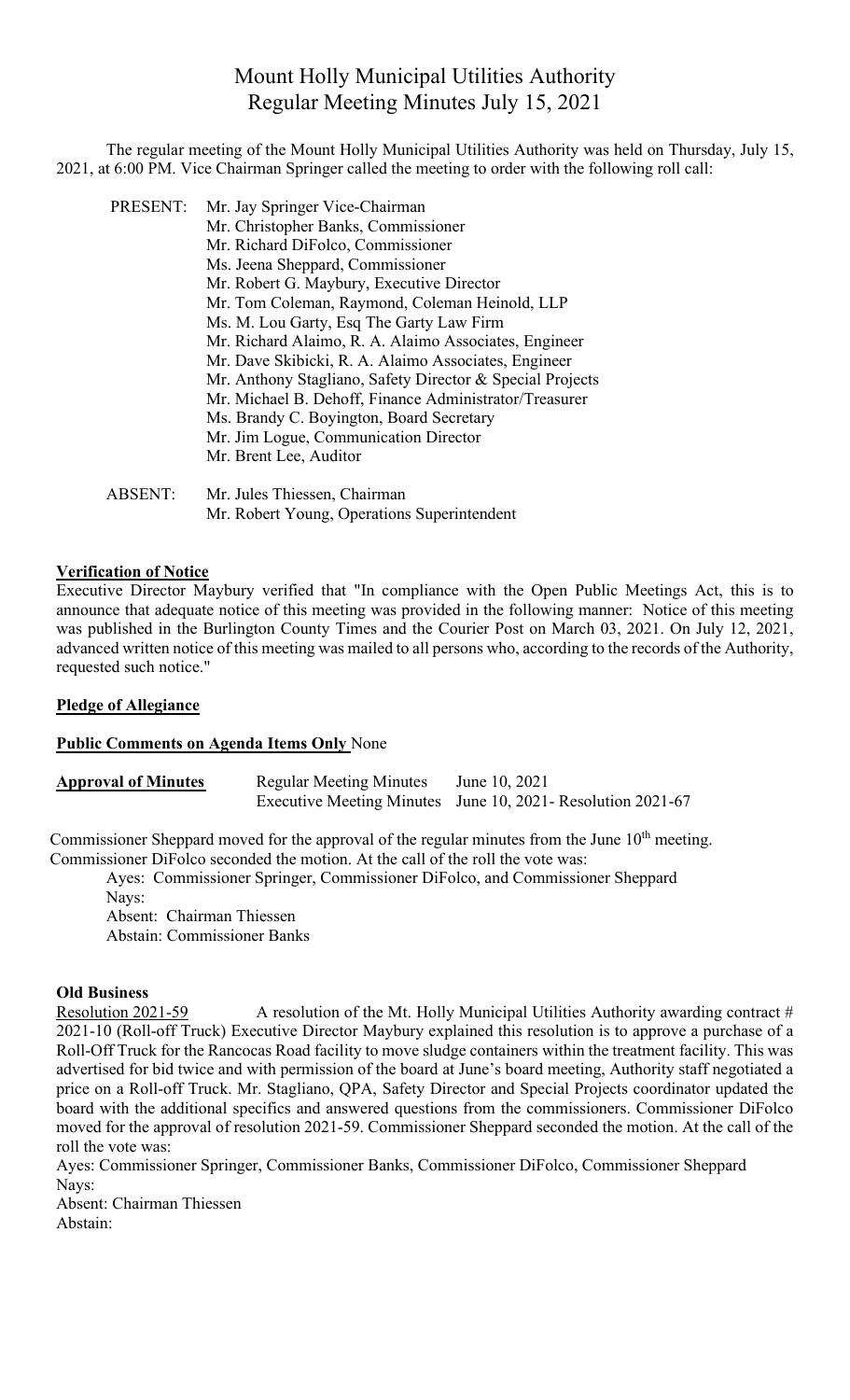**New Business**

Resolution 2021-70 A resolution approving the annual audit for the year ending December 31, 2020. Mr. Michael Dehoff, Finance Administrator and Mr. Brent Lee, Auditor and gave a brief overview of the Audit and thanked the staff for their work during the year and audit phase. Commissioner Banks moved for the approval of resolution 2021-70. Commissioner DiFolco seconded the motion. At the call of the roll the vote was:

Ayes: Commissioner Springer, Commissioner Banks, Commissioner DiFolco, Commissioner Sheppard Nays:

Absent: Chairman Thiessen Abstain:

Resolution 2021-71 A resolution authorizing the sale of surplus personal property no longer needed for public sale through an online auction (GOV DEALS). Executive Director Maybury explained this is an auction for surplus items that the Authority no longer needs or uses. Commissioner DiFolco moved for the approval of resolution 2021-71. Commissioner Sheppard seconded the motion. At the call of the roll the vote was:

Ayes: Commissioner Springer, Commissioner Banks, Commissioner DiFolco, Commissioner Sheppard Nays:

Absent: Chairman Thiessen Abstain:

Resolution 2021-72 A resolution approving S-1NR application for sewerage service between The Mt. Holly Municipal Utilities Authority and Landmark Property Management, Inc. (1289 Route 38) Township of Hainesport, Block 101.02 Lot 2. Executive Director Maybury explained this is an existing building that requested to connect through the application process. Commissioner Banks moved for the approval of resolution 2021-72. Commissioner

DiFolco seconded the motion. At the call of the roll the vote was:

Ayes: Commissioner Springer, Commissioner Banks, Commissioner DiFolco, Commissioner Sheppard Navs:

Absent: Chairman Thiessen Abstain:

Resolution 2021-73 A resolution approving S-1NR application for sewerage service between the Mt. Holly Municipal Utilities Authority and N.J American Water (Woodlane Road) Township of Westampton, Block 1203 Lot 17 & 18. Executive Director Maybury explained this application is for a sewer application to discharge process water into the Authority's sewer infrastructure. Executive Director answered a few questions from the Commissioners confirming there would be little or no impact to the Authority. Commissioner DiFolco moved for the approval of resolution 2021-73 Commissioner Sheppard seconded the motion. At the call of the roll the vote was:

Ayes: Commissioner Springer, Commissioner Banks, Commissioner DiFolco, Commissioner Sheppard Nays:

Absent: Chairman Thiessen Abstain:

Resolution 2021-74 A resolution of the Mt. Holly Municipal Utilities Authority Authorizing change Order #1 for Contract 2018-19 Garden Street Pump Station. Executive Director Maybury outlined the change order specifics to the commissioners and Mr. David Skibicki, Engineer inserted additional details on the change order answering the questions that the Commissioners asked. Commissioner DiFolco moved for the approval of resolution 2021-74. Commissioner Banks seconded the motion. At the call of the roll the vote was: Ayes: Commissioner Springer, Commissioner Banks, Commissioner DiFolco, Commissioner Sheppard Nays:

Absent: Chairman Thiessen Abstain:

Resolution 2021-75 A resolution appropriating funding from the improvement/replacement fund for demolition of an incineration chimney and adjoined building and authorizing the advertisement of bids. After some discussion Solicitor Coleman suggested having the Environmental Engineer attend the next meeting to answer further questions from the Commissioners. Commissioner DiFolco moved to table resolution 2021-75. Commissioner Sheppard seconded the motion. At the call of the roll the vote was: Ayes: Commissioner Springer, Commissioner Banks, Commissioner DiFolco, Commissioner Sheppard

Nays:

Absent: Chairman Thiessen

### Abstain:

### **Consent Agenda**:

"All items listed with an asterisk (\*) are considered routine by the Authority and will be enacted by one motion. Should a commissioner wish to discuss a consent agenda item separately, that item can be removed from the consent agenda and considered in its normal sequence."